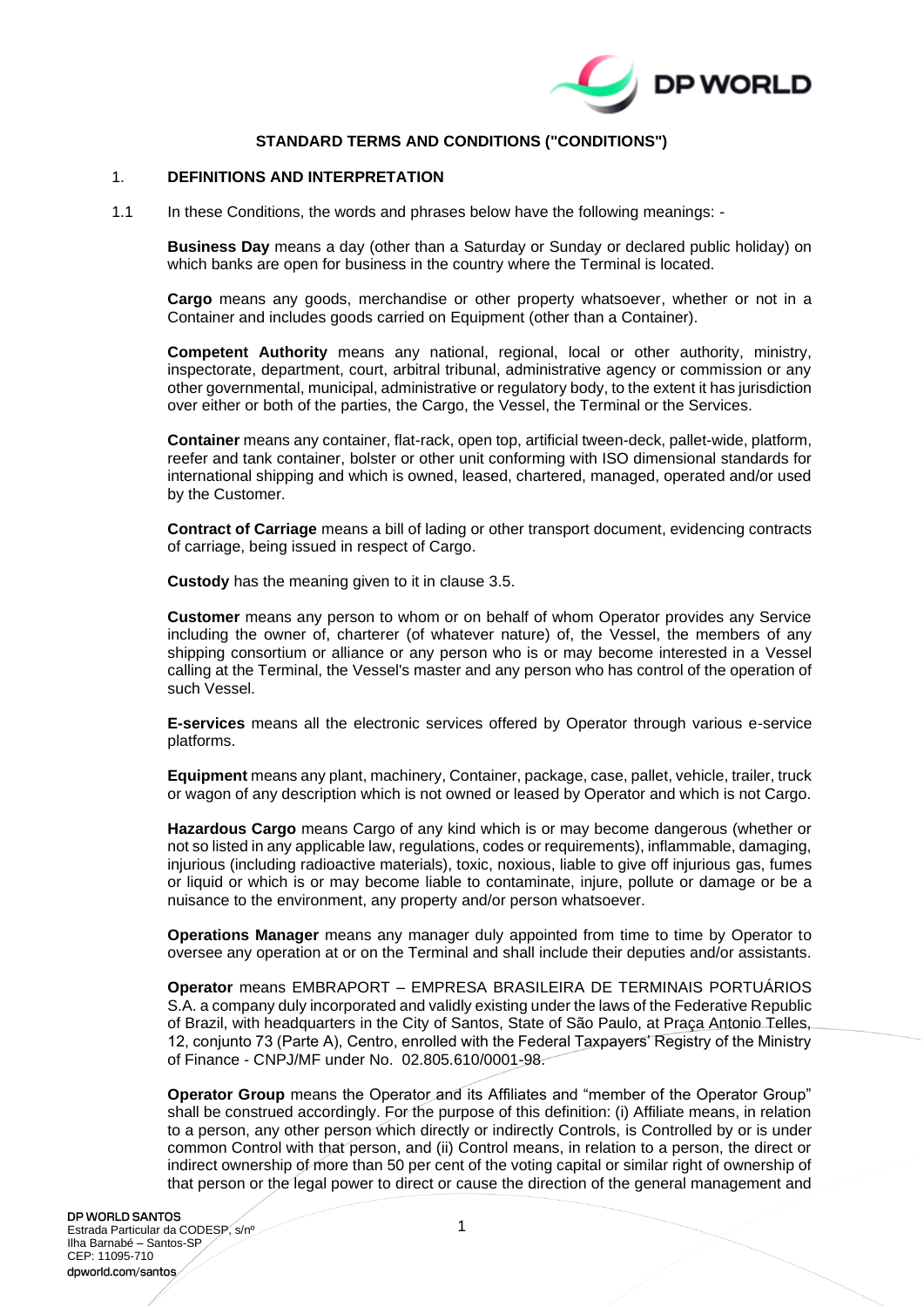

policies of that person whether through the ownership of voting capital, by contract or otherwise, and Controls and Controlled shall be interpreted accordingly.

**Services** means all services and activities performed or arranged, and all the facilities made available, by Operator, in each case whether gratuitous or not.

**SOLAS Convention** shall mean the International Convention for the Safety of Life at Sea 1974 of the International Maritime Organisation as supplemented by the SOLAS Guidelines as amended from time to time.

**SOLAS Guidelines** means the guidelines regarding the verified gross mass of a container carrying cargo (MSC.1/Circ.1475) published by the International Maritime Organization, as amended or updated or replaced from time to time.

**Terminal** means the Container or multi-purpose Terminal operated by Operator in the Port of Santos complex, and any land thereon or adjacent thereto leased or otherwise occupied by Operator for the purposes of providing its Services.

**Users** means the (i) Customers and (ii) owner, or any other person who is or may become interested in, or entitled to possession of, the Cargo; (iii) the owner, or any other person who is or may become interested in, or entitled to possession of, the Containers, or in any Equipment; (iv) the owner, or any other person who is or may become interested in, or entitled to possession of, any road or rail vehicle which enters the Terminal; and (v) any person who drives or operates such vehicle and (vi) any person who uses and/or enters the Terminal.

**Vessel** means any ship, container ship, barge, lighter or other ship of any description, including all lashing equipment for the proper securing of Containers, Equipment or Cargo, its gear and all other equipment or other property on board.

**VGM** or **Verified Gross Mass** means the total gross mass of a packed container as obtained by one of the two methods prescribed by the SOLAS Convention and otherwise in accordance with applicable laws.

**VGM Procedures** shall mean the procedures which Operator has published at *https://www.dpworld.com/pt-br/santos* for the production and provision of the VGM in accordance with applicable laws.

- 1.2 In these Conditions:
	- 1.2.1 each sub-clause shall be construed severally;
	- 1.2.2 where the context permits, words in the singular shall include the plural and vice versa and words importing any gender shall include all other genders;
	- 1.2.3 where the context permits, any reference to: (i) Containers will include laden and empty Containers; (ii) Cargo will include the Equipment the Cargo is contained or carried on or in and (iii) Equipment will included loaded and empty Equipment;
	- 1.2.4 the words **include(s)** or **including** shall be deemed to have the words "without limitation" following them.

#### 1.3 Legislation

1.3.1 If any legislation whether national or international is compulsorily applicable and cannot be derogated from, these Conditions shall, in so far as possible, be construed in accordance with such legislation. If any of these Conditions are found by any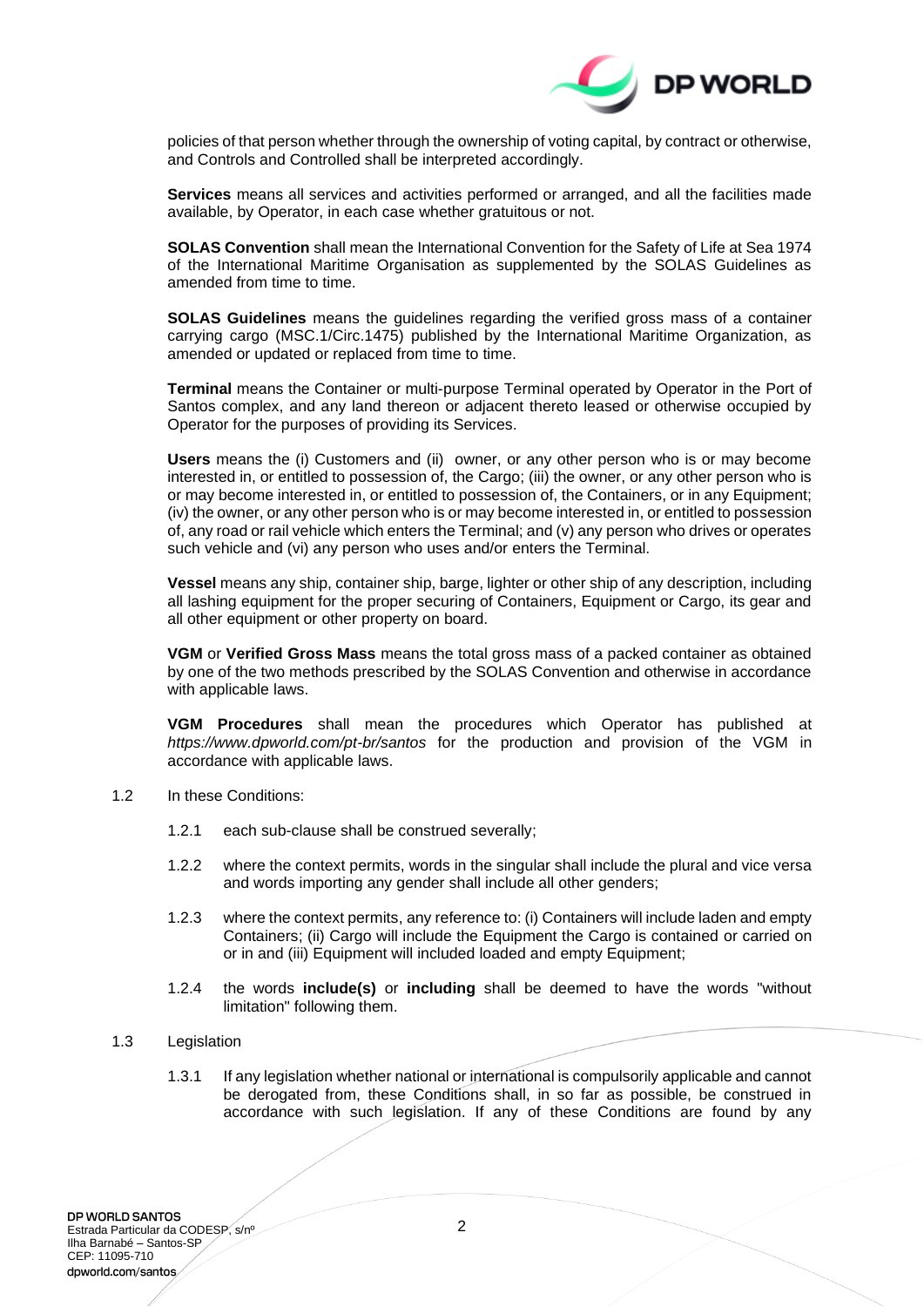

competent court or tribunal to be contrary to such legislation, these Conditions shall be varied only to the extent necessary to comply with such legislation<sup>1</sup>.

1.3.2 Nothing in these Conditions shall operate to limit or deprive Operator of any statutory protection, defence, exception or limitation of liability authorised by any applicable laws, statutes or regulations and Operator shall have the full benefit of such laws, statutes or regulations.

### 2. **APPLICATION OF THESE CONDITIONS**

- 2.1 These Conditions shall apply to:
	- 2.1.1 all Services provided, or made available, by Operator;
	- 2.1.2 the use by any User of the Terminal and/or the facilities at the Terminal;
	- 2.1.3 all Vessels which berth at the Terminal.
- 2.2 In the absence of express acceptance by the User of these Conditions, by receiving or using the Services from Operator, or by using or entering the Terminal, including by berthing any Vessel at the Terminal, the User is deemed to have read, understood and agreed to these Conditions, without amendment.
- 2.3 These Conditions shall apply to the exclusion of any printed (whether in electronic form or otherwise) terms and conditions of any purchase order or other correspondence or documents issued by the User in connection with the Services unless expressly accepted in writing.
- 2.4 There shall be no variation to these Conditions unless expressly agreed by both parties in writing. Any notice to be given under these Conditions must be given in writing to the registered office of Operator or the User or the branch or agency office of the User through which it has dealt with Operator in respect of the Services.
- 2.5 The User represents and warrants that it will bring these Conditions (including the limits, defences, exceptions, liberties and exclusions herein) to the attention of any person who the User may instruct to enter upon the Terminal or otherwise deal with Operator including any subcontractor, agent, employee or other party instructed by the User.
- 2.6 The User shall ensure that it is familiar with, and that it follows, any regulations, instructions or directions issued by Operator, the Operations Manager, any Operator employee or any authorised agent of Operator which relate to the use of the Terminal, entry thereon or the use of any Equipment or Vessel there on or there at.
- 2.7 The User shall ensure that any third party which it might instruct to enter on to the Terminal (including any subcontractor, agent, employee or other party) is familiar with any such regulations, instructions or directions.
- 2.8 If the Customer has appointed an agent, or if Operator reasonably believes that the Customer has appointed an agent, in respect of the Services the Customer shall be deemed to have authorised such agent to act on its behalf in respect of all matters hereunder including to pay to or receive from Operator all sums due under these Conditions unless the Customer notifies Operator to the contrary at any time and Operator shall be entitled to act upon any instruction, request, notice or other communication from such agent without prior reference to the Customer.
- 2.9 The User is solely responsible for, and will indemnify the Operator and hold the Operator harmless from, all and any duties, taxes, imposts, levies, deposits and outlays of whatsoever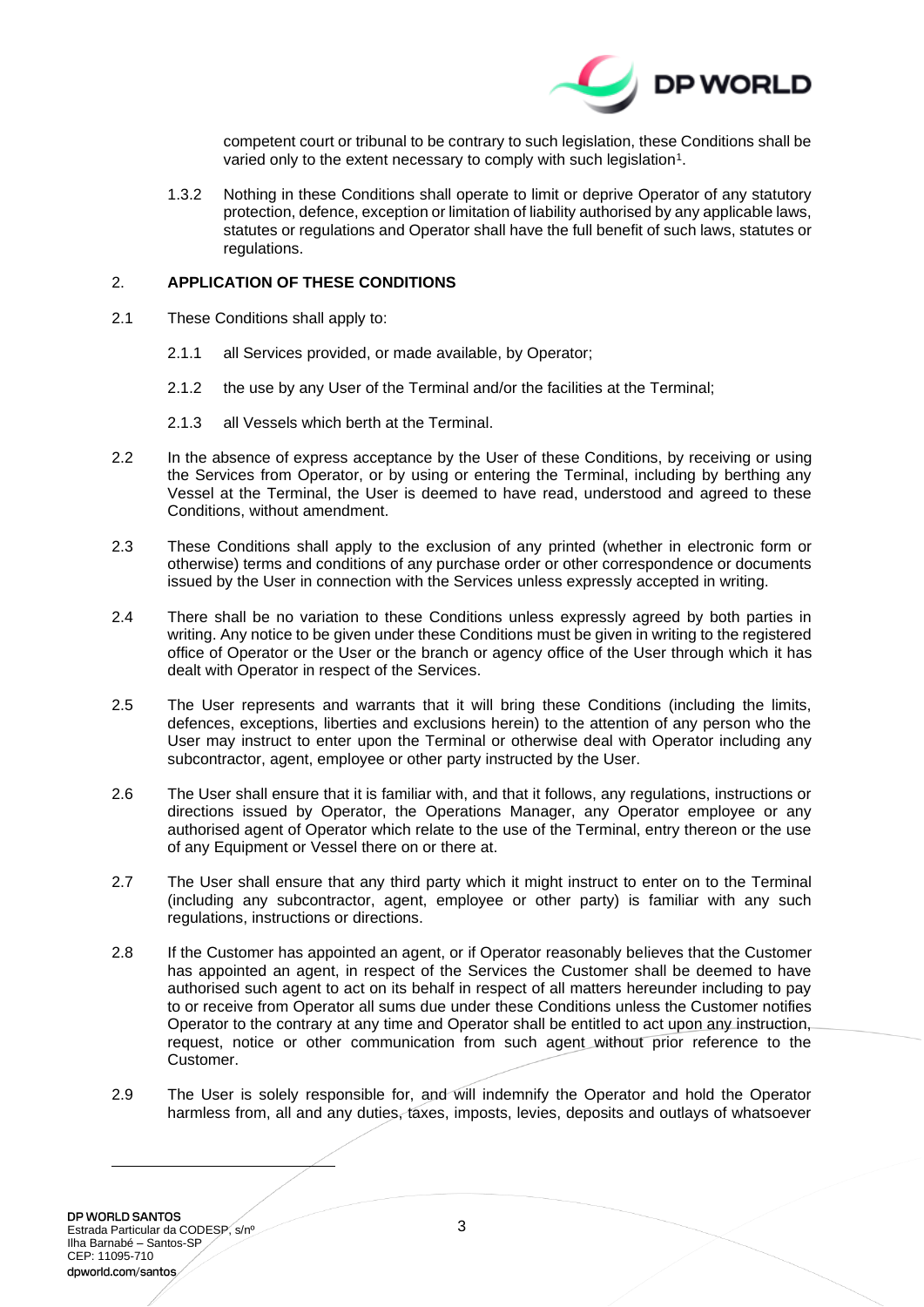

nature levied by any Competent Authority and/or any expenses incurred in complying with the requirements of any authority in relation to the Cargo, Equipment and/or Vessel.

2.10 These Conditions do not create a relationship of employer and employee, principal and agent (except for the limited purpose stated in clause [9.8\)](#page-13-0) or partnership between the Operator and the Customer.

### <span id="page-3-1"></span>3. **SERVICES PROVIDED**

- 3.1 Operator will provide the Services using reasonable care and skill.
- 3.2 Subject to specific written instructions given by the User and accepted by Operator in writing, Operator reserves to itself complete freedom in respect of the means and procedures to be employed in the provision of the Services. Operator may deviate from the User's instructions (whether or not accepted by Operator) in any respect if Operator considers it is necessary in the interest of the User and the User shall reimburse Operator with all reasonable expenses incurred thereby.
- 3.3 Operator will exercise reasonable despatch in providing Services but will not be liable for any delay whatsoever, howsoever caused (including negligence), unless a special arrangement is agreed to the contrary in writing with Operator. If such arrangement is agreed, Operator's liability will be limited in accordance with clause **Erro! Fonte de referência não encontrada.**.
- 3.4 Operator may, at its discretion, arrange for the Services or any part thereof, to be carried out by one or more sub-contractors or agents on any terms whatsoever. Where such a subcontractor is appointed at the request of the Customer, Operator shall have no liability for the acts or omissions of sub-contractor.
- <span id="page-3-0"></span>3.5 Custody
	- 3.5.1 Containers, non-containerised Cargo and Equipment shall be deemed to be in the custody of Operator:-
		- (a) in respect of import Containers, non-containerised Cargo or Equipment, when the Container, non-containerised Cargo or Equipment is physically lifted off from the Vessel's deck, hold or from the top of other Containers on the Vessel;
		- (b) in respect of export Containers, non-containerised Cargo or Equipment, when the Container, non-containerised Cargo or Equipment is (i) physically lifted off from the truck or wagon by Operator's cargo handling equipment for stacking at the container yard of the Terminal or (ii) detached from the incoming truck;
		- (c) in respect of transhipment Containers, non-containerised Cargo or Equipment, when the Container, non-containerised Cargo or Equipment is physically lifted off from one Vessel's deck, hold or from the top of the Containers on one Vessel.
	- 3.5.2 Containers, non-containerised Cargo and Equipment shall cease to be deemed to be in the custody of Operator: -
		- (a) in respect of import Containers, non-containerised Cargo or Equipment, when the Container, non-containerised Cargo or Equipment is (i) mounted onto the withdrawing truck or wagon by Operator's cargo handling equipment for delivery to the consignee or (ii) attached to the withdrawing truck for delivery to the consignee;
		- (b) in respect of export Containers, non-containerised Cargo or Equipment, when the Container, non-containerised Cargo or Equipment is restowed on the Vessel's deck, hold or on top of another container on the Vessel (as from locking twist locks on board);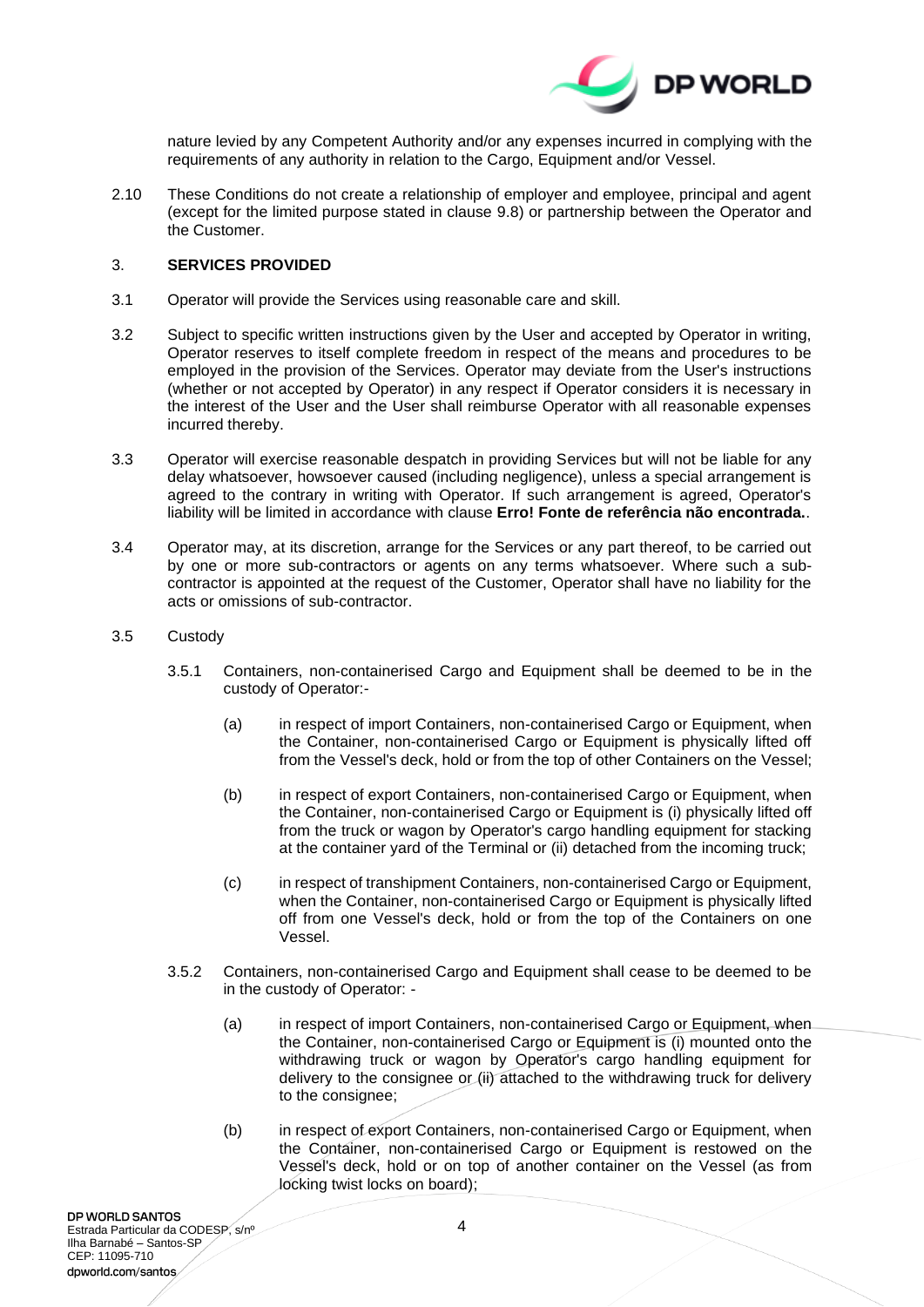

- (c) in respect of transhipment Containers, non-containerised Cargo or Equipment, when the Container, non-containerised Cargo or Equipment is restowed on another Vessel's deck, hold or on top of another container on another Vessel (as from locking twist locks on board).
- 3.5.3 With regards to any vehicle which is driven by a passenger using the Terminal as the point of embarkation or disembarkation in connection with travelling on a passenger Vessel ("**Passenger Vehicles**"), the Operator shall only be liable in respect of any damage to or loss of a Passenger Vehicle whilst the Passenger Vehicle is on land within the Terminal. The Operator accepts no liability in respect of such loss or damage after such Passenger Vehicle has crossed the Vessel's loading ramp to embark that Vessel or before such Passenger Vehicle has left the Vessel's loading ramp to disembark that Vessel. The Operator accepts no liability in respect of damage to Passenger Vehicles resulting from the malfunctioning of any apparatus or equipment belonging to a Vessel and used for loading Passenger Vehicles. The Operator accepts no liability in respect of damage to or loss of Passenger Vehicles resulting from the instructions issued to the drivers of those Passenger Vehicles by or on behalf of the Customer or its appointed agent during the embarkation or disembarkation of those Passenger Vehicles.
- 3.6 Without prejudice to any other rights under these Conditions or otherwise, Operator reserves the right, but is under no obligation, to:
	- 3.6.1 remove Cargo and/or Equipment immediately which the Operator reasonably believes is Hazardous Cargo and to dispose of such Cargo and/or Equipment without notice;
	- 3.6.2 refuse to handle, move or otherwise deal with Cargo or Equipment which in Operator's opinion appear to be or may become Hazardous Cargo;
	- 3.6.3 refuse acceptance of damaged or distorted Containers or Equipment, or of any Container or Equipment which in its opinion is in an unsatisfactory condition;
	- 3.6.4 refuse to handle any Container or Cargo with a weight which exceeds its stated weight or the safe working load of any cargo handling equipment; or
	- 3.6.5 take any action which Operator considers is reasonable to comply with applicable law and/or the lawful requirement of any Competent Authority.
- 3.7 The User shall be responsible for the safe keeping of any data, figures, passwords or other information of any nature entered within the E-services or any other computer or operating system used or operated by or on behalf of Operator or any other party and supplied to the User, its agents or employees which might be used to demand or otherwise facilitate the release of any Cargo or Equipment from Operator.
- 3.8 If Operator releases or allows the release of the Cargo or Equipment to a party who uses correct data, figures, passwords or other information as entered within the E-services or such other computer or operating system, Operator shall have no liability whatsoever for such release unless it can be shown that Operator was negligent in disclosing the data, figures, passwords or other information or in releasing the Cargo or Equipment. The burden of proving that Operator was negligent in the disclosure or release shall rest with the User.
- 3.9 Cargo and Equipment which for any reason whatsoever cannot be delivered at the time of delivery into the Terminal from a Vessel or otherwise will be placed elsewhere within the Terminal at the expense of the User. Operator's charges, including quay rental, will be paid by the User. Details of Operator's charges will be provided to the User upon request.

## <span id="page-4-0"></span>4. **USER WARRANTIES AND OBLIGATIONS**

4.1 The User represents and warrants that: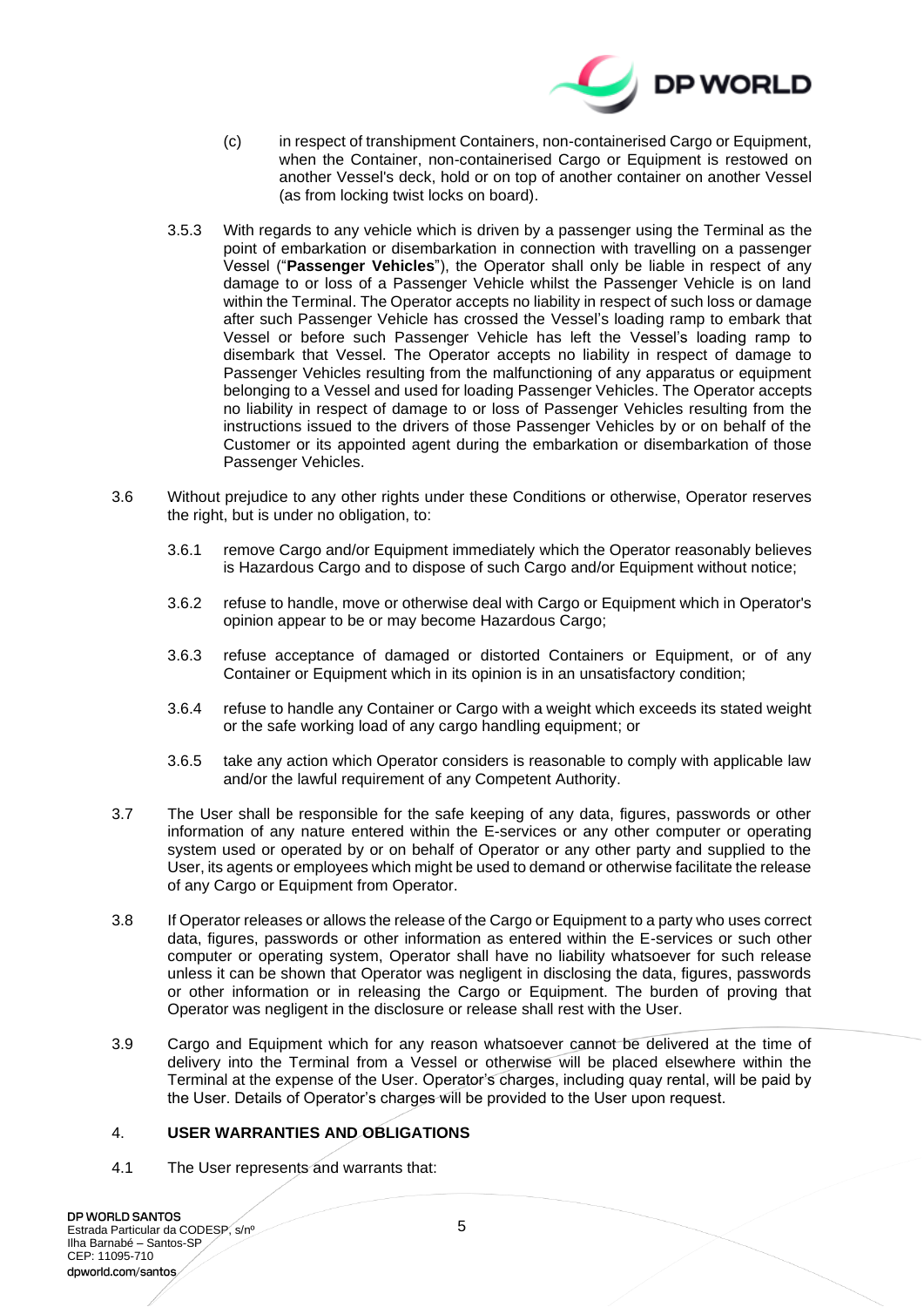

- 4.1.1 it is either the owner of the Cargo, the Equipment or Vessel or that it is authorised by the owner and/or other persons interested in, or entitled to possession of, the Cargo, the Equipment or the Vessel to accept these Conditions not only for itself but also as agent and/or trustee for and on behalf of the owner or other persons interested therein, or entitled to possession thereof;
- 4.1.2 its servants (and those of any agents or independent contractors it may engage) are trained and competent to carry out the tasks at any time assigned to them in relation to the giving of any instructions to Operator or the inputting of any information into any electronic service or system operated, managed or utilised by Operator (which shall include the E-services platforms) whether such instruction or input of information is given in writing, verbally or by any electronic or any other means whatsoever and that such persons have the full authority to give such instructions or input such information;
- 4.1.3 all the documentation and information provided by or on behalf of the User in relation to the Cargo, Equipment and/or Vessel is full and accurate and is sufficient to enable Operator to handle them safely and in full compliance with applicable laws;
- 4.1.4 none of its activities conducted whilst at the Terminal violate any applicable anti-slavery and human trafficking laws, statutes, regulations and codes in force from time to time; and
- 4.1.5 it has complied with all relevant local, national and international legislation and regulations relating to the carriage, handling and movement of the Cargo or Equipment and Operator accepts no responsibility whatsoever for the failure of the User to comply with such local, national or international legislation or regulations or the consequences of such failure.
- 4.2 Unless otherwise specified in writing to the Operations Manager before the Cargo or Equipment is delivered to the Terminal, the User represents and warrants that any Cargo or Equipment which it delivers, directs to or causes to be upon the Terminal:
	- 4.2.1 does not include, or is not, Hazardous Cargo;
	- 4.2.2 is not infested, verminous, rotten or subject to fungal attack and not liable to become so while at the Terminal;
	- 4.2.3 is not over-heated or under-heated or liable to become so while at the Terminal;
	- 4.2.4 requires for its safekeeping no special protection (other than as may be agreed in writing between Operator and the User) arising from vulnerability to heat, cold, moisture, salt, pilferage or proximity to other Cargo or from flammability but will remain safe if left standing in the open or at the Terminal or in covered accommodation if agreed in writing with Operator;
	- 4.2.5 contains no unauthorised controlled drugs, contraband, prohibited or stolen goods, pornographic or other illegal material or substances;
	- 4.2.6 is properly and sufficiently packed in accordance with all local, national or international legislation or regulations from time to time applicable and the codes of conduct, practice directions and regulations of the International Maritime Organisation;
	- 4.2.7 is properly and sufficiently prepared, marked, packed, stowed, documented and labelled for all carriage, handling, movement and other operations or transactions affecting them; and
	- 4.2.8 is fit for their intended purpose and in a fit and proper condition to be handled or otherwise dealt with by Operator.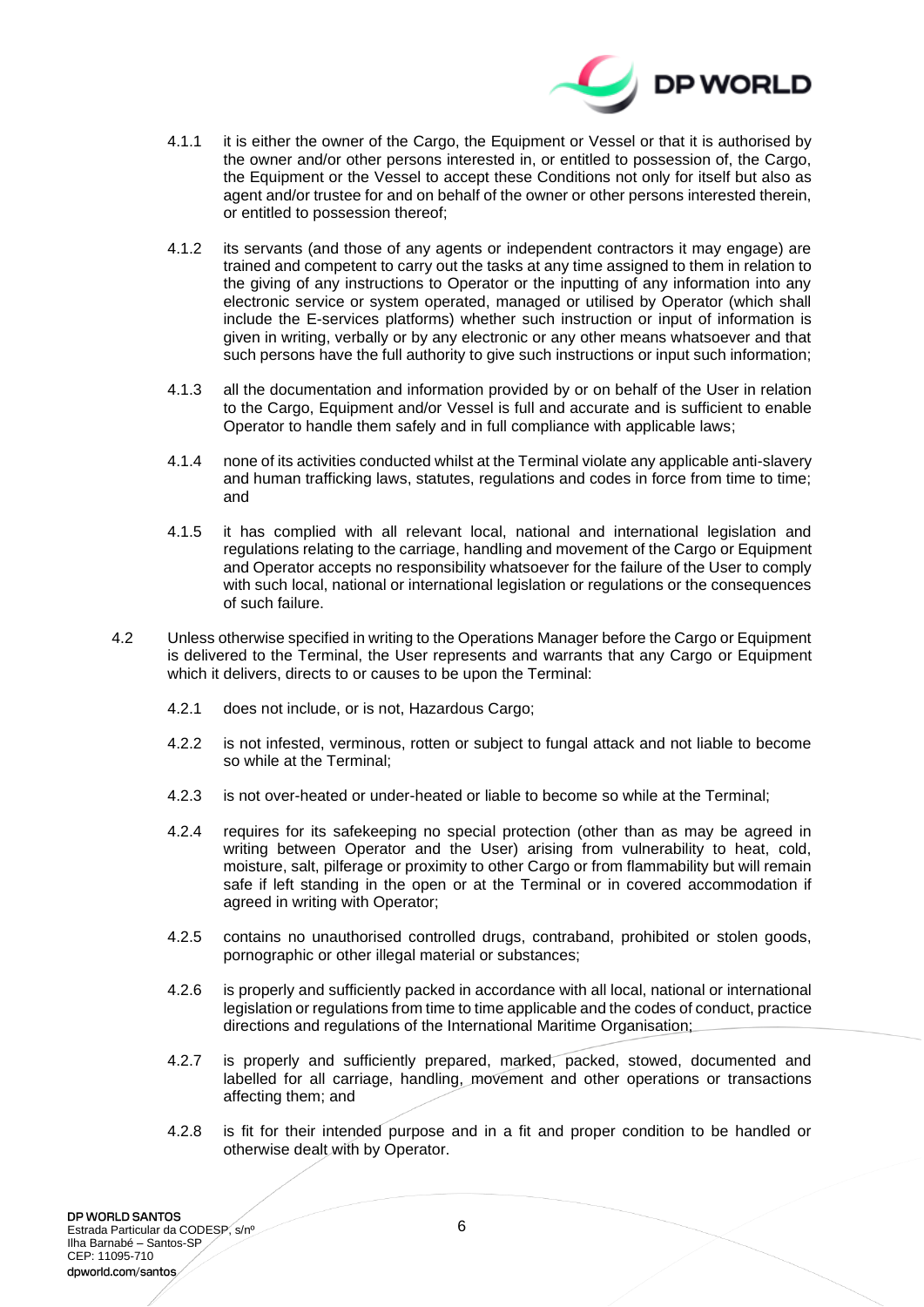

- 4.3 The User will immediately inform the Operations Manager of any occurrence or incident which might affect the safe and efficient operation of Operator or other persons using the Terminal and take, at its own cost, such reasonable steps to control or eliminate any danger or inconvenience as may be required by Operator. Without prejudice to the foregoing, the User shall indemnify and hold Operator harmless from and against any costs, fines, claims, indemnities or other losses of whatever nature arising from such occurrence or incident unless the occurrence or incident has been caused by the negligence of Operator.
- <span id="page-6-0"></span>4.4 All manifests, delivery orders, sub-orders, shipping notes/advices, consignment notes, documents of title, Cargo handling instructions and orders for any Services provided by Operator which are necessary for Operator's safe and efficient handling of the Cargo, Equipment or Vessel and/or compliance with any obligation imposed by government or regulatory authorities or any similar regulations, rules or requirements must accompany (where required) the Cargo, Equipment or Vessel and be lodged with the Operations Manager or Eservices platforms before the Services are required to be performed. Any order given verbally must be confirmed in writing as specified above.
- 4.5 The User will be solely responsible for complying, and will comply, with all formalities, procedures, regulations, bylaws and guidance prescribed by any Competent Authority which apply to the Cargo, Equipment or Vessel and/or the use of Terminal.
- 4.6 Subject to alternative arrangements being agreed in writing with Operator any standard shipping note, dangerous goods note (where appropriate), temperature control document, or other document accompanying the Cargo or Equipment as required in clause [4.4](#page-6-0) must specify marks and number of packages, description of Cargo, gross weight, any weight imbalances, cubic measurement, the name of any Vessel or port to which the Cargo are to be shipped (where appropriate), any special carriage or storage requirements in relation to the Cargo and the name and address of the User or company to whom charges are to be rendered.
- 4.7 A standard shipping note or dangerous goods note in respect of Hazardous Cargo must be clearly endorsed to that effect and the User shall provide all information, including the IMDG Class and the UN number, necessary for Operator to perform its obligation in connection with such Hazardous Cargo in accordance with all applicable laws, regulations and/or requirements. The User shall ensure that the Cargo is labelled, and the Containers or Equipment distinctly marked, in accordance with applicable laws, regulations and/or requirements.

## <span id="page-6-1"></span>5. **CUSTOMER WARRANTIES AND OBLIGATIONS**

- 5.1 The Customer shall provide all the documents and information detailed in 7 (seven) days, at least, before the estimated time of arrival of the Vessel.
- 5.2 The Customer will be deemed to have familiarised itself with and considered all conditions which could affect arrival, mooring, manoeuvring, unmooring and departure of any Vessel at the Terminal, including data relating to the Terminal and its surroundings, the minimum water depth (at any state of the tide) and any physical, surface and sub-surface condition and to have taken into account climatic condition (**Site Conditions**). The Customer acknowledges that Operator gives no warranty whatsoever in respect of the Site Conditions and it shall have no liability whatsoever and howsoever arising in respect of the Site Conditions.
- 5.3 The Customer shall use reasonable skill and care when berthing the Vessel at the Terminal.
- 5.4 The Customer warrants and represents to ensure that the Vessel is operated in compliance with all applicable laws and international standards with respect to safety, stability, seaworthiness, fitness for purpose and security including, without limitation, regulations introduced pursuant to the ISPS Code.
- 5.5 At all times when a Vessel is berthed at the Terminal, the Customer shall ensure that the Vessel:
	- 5.5.1 furnishes adequate lighting and safe ingress and egress (for the Operator's personnel);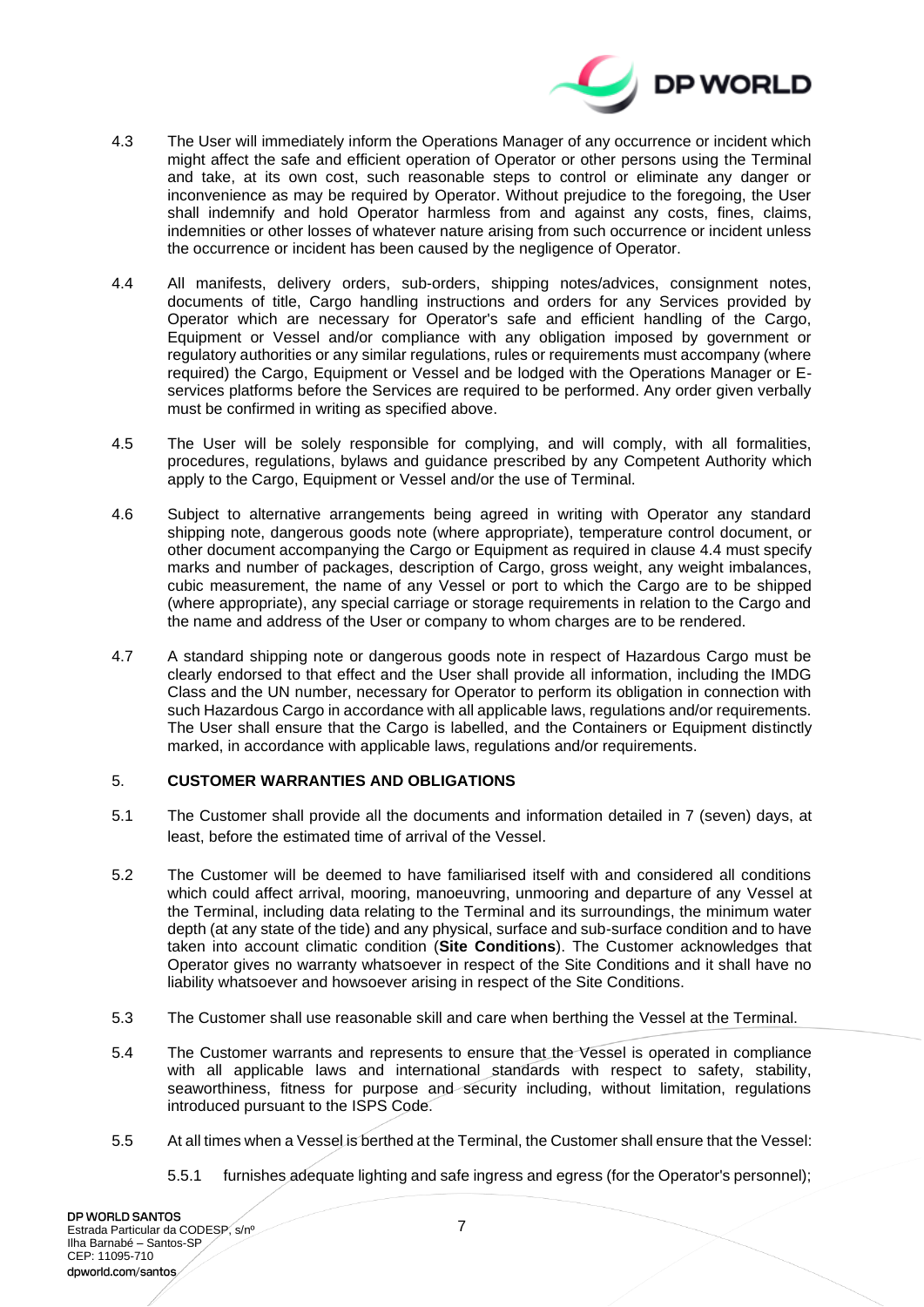

- 5.5.2 maintains appropriately qualified and experienced officers and crew aboard in order to maintain an alert watch and respond to emergencies and to enable Operator to provide the Services;
- 5.5.3 maintains engines in a state of readiness to respond to emergency situations and to avoid delays in vacating the berth; and
- 5.5.4 its crew members adhere at all times to all health and safety rules of Operator notified to the Customer from time to time.

### <span id="page-7-1"></span>6. **SOLAS AND CONTAINER VGMS**

- 6.1 The User's attention is drawn to the SOLAS Convention, and to the VGM Procedures followed in order to address the SOLAS Convention and the need to provide a VGM for every export shipment loaded from the Terminal.
- 6.2 The User represents and warrants that it shall comply with the VGM Procedures and shall either supply to Operator and to any other relevant party a VGM or instruct Operator to provide a VGM in accordance with Operator's VGM Procedures.
- 6.3 If, and to the extent that, the User fails to comply with Operator's VGM Procedures, or where Operator reasonably believes that the VGM provided by or on behalf of the User is inaccurate or incomplete:
	- 6.3.1 Operator may, in its absolute discretion, but shall not be obliged to, arrange for a VGM to be provided and the User shall be responsible for any costs or charges arising in relation to the provision of such VGM;
	- 6.3.2 Operator may withhold the Cargo and any Container from shipment and arrange the storage of such Cargo and Container at the sole expense and risk of the Customer; and
	- 6.3.3 the User shall pay any charges which Operator may raise in relation to the relevant Cargo or Container.
- 6.4 The User agrees that Operator may disclose the VGM to any party which may require disclosure of the VGM for any reason including the Maritime and Coastguard Agency and any carrier or service provider interested in or concerned with the carriage or handling of the Cargo or Container.
- 6.5 The User represents and warrants that it is the shipper of the Cargo or Container for the purposes of the SOLAS Convention or that it is authorised by such shipper to instruct Operator to perform the Services in accordance with Operator's VGM Procedures.
- 6.6 The User shall pay any charges which Operator may raise in relation to its VGM Procedures and the User agrees to pay such charges.

## <span id="page-7-2"></span>7. **CHARGES, EXPENSES AND LIENS**

7.1 Unless otherwise agreed in writing, the Customer shall be charged the published tariffs in force from time to time for all Services provided and all charges shall be paid immediately upon presentation of an invoice whether this be before or after the Services have been provided, unless there is express request of contracting by specific private instrument, duly signed by DP WORLD SANTOS and the Customer, on which this AGREEMENT shall remain valid and effective in a subsidiary manner, whenever there is omission or express reference to particular material..

<span id="page-7-0"></span>The Customer shall confirm to Operator within three (3) Business Days after receipt by the Customer, the accuracy of actual Vessel working information provided by Operator to the Customer for invoicing purposes.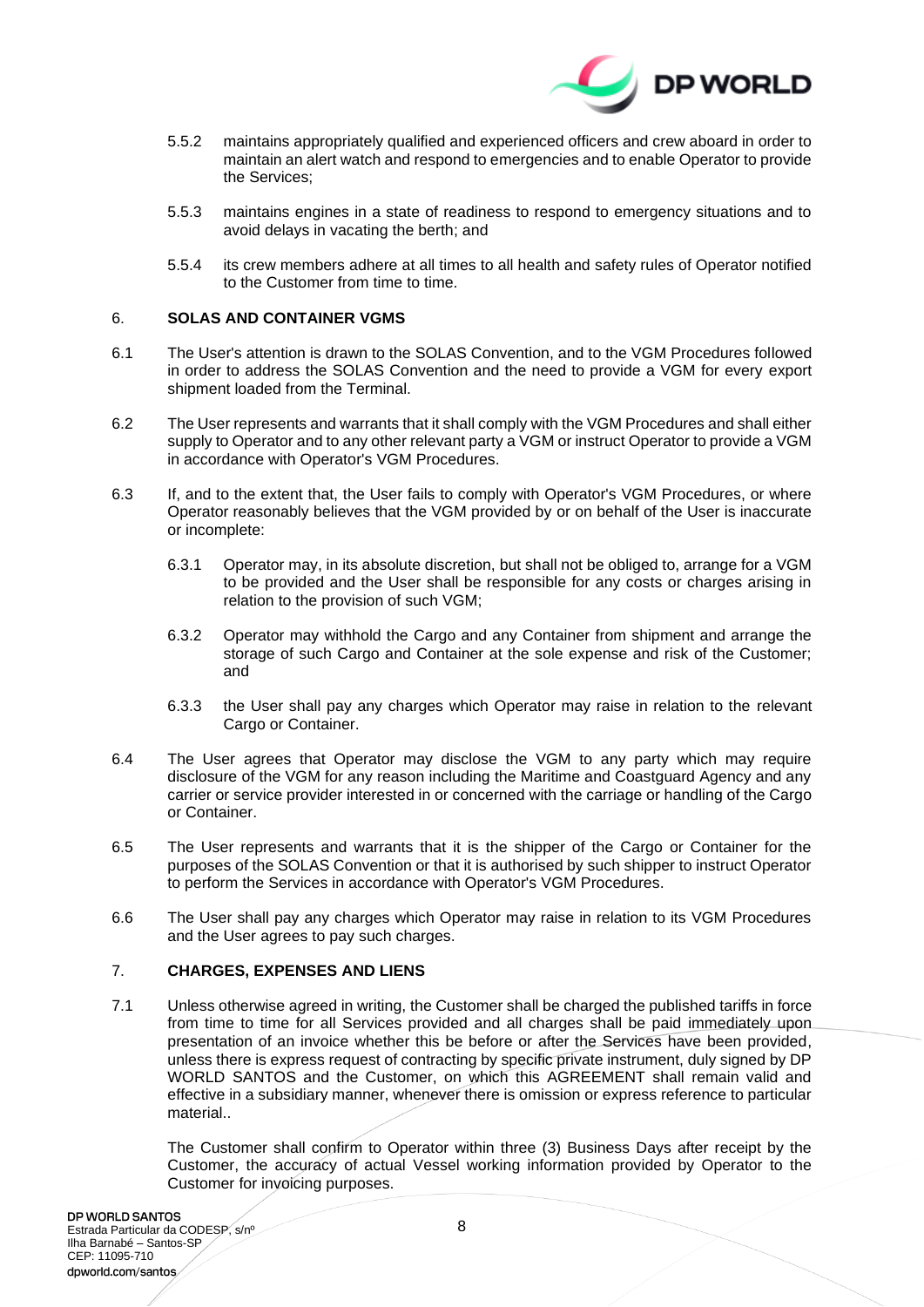

- 7.2 The value set out in Item 5.3.0 of the Price Table for Shipping Lines shall be charged if there is an untimely occupation of the berth, regardless of the total or partial use of said period, and the time counting shall begin two (2) hours after DP WORLD SANTOS have completed the operation of each vessel.
- 7.3 The Customer shall pay to Operator in cash or as otherwise agreed all sums immediately when due without reduction or deferment on account of any claim, counterclaim, deduction, abatement or set-off.
- 7.4 Operator may charge the Customer interest on any overdue amount, being the higher of: (i) interest of 1% per month (pro rata) on the total amount overdue; and (ii) interest calculated daily at the lending rate (as charged on the due date by the Central Bank of Brazil). Without prejudice to the foregoing, the Operator shall also be entitled to charge a fixed fine of 2% on any overdue amount.
- 7.5 Notwithstanding any agreement by Operator to collect charges from any person other than the Customer, the Customer shall remain liable to Operator for payment of all charges when due.
- 7.6 The granting of any credit by Operator (including any credit terms shown on any invoice or the credit terms applied by clause [7\)](#page-7-0) hereof shall be at the absolute discretion of Operator.
- 7.7 If the Customer fails to make any payment on the due date or if the Customer becomes insolvent or goes into liquidation, either compulsory or voluntary (save for the purposes of reconstruction or amalgamation), or if an administrator, administrative receiver or receiver is appointed in respect of the Customer and/or the whole or part of the Customer's assets, or if the Customer makes any assignment for the benefit of, or composition with its creditors generally or is subject to an equivalent or analogous insolvency event in any jurisdiction:
	- 7.7.1 all and any sums owed by the Customer to Operator shall become immediately payable, whether or not such sums are subject to a credit agreement (which shall, for the avoidance of doubt, include the payment terms shown on Operator's invoices and any credit terms applied by clause [7\)](#page-7-0); and
	- 7.7.2 Operator may, without prejudice to any other right or remedy available to it, delay or suspend Services, refuse to provide Services or cancel any or all orders for Services with the Customer.
- <span id="page-8-0"></span>7.8 Operator shall have:
	- 7.8.1 a general lien on all Cargo, Equipment and/or Vessels and any documents relating thereto in respect of which Operator is providing Services or which come into the possession or control of Operator to secure the payment by the Customer of all charges and liabilities whatsoever due at any time from the Customer to Operator under these Conditions; and
	- 7.8.2 DP WORLD SANTOS's liability under this AGREEMENT shall not exceed the Financial Limits set forth below for the specific category of loss or damage, and such Financial Limits shall prevail over the Maximum Limit of Liability:
		- a) In the case of physical damage to the vessel (including onboard crane), the maximum limit of two million Reais (BRL 2,000,000) arising from any single incident or series of related incidents;
		- b) In the case of physical damage to the Railway Composition, including all the main and auxiliary components of the set of cars and / or train wagons, the maximum limit of one hundred thousand Reais (BRL 100,000.00) arising from any single incident or series of related incidents;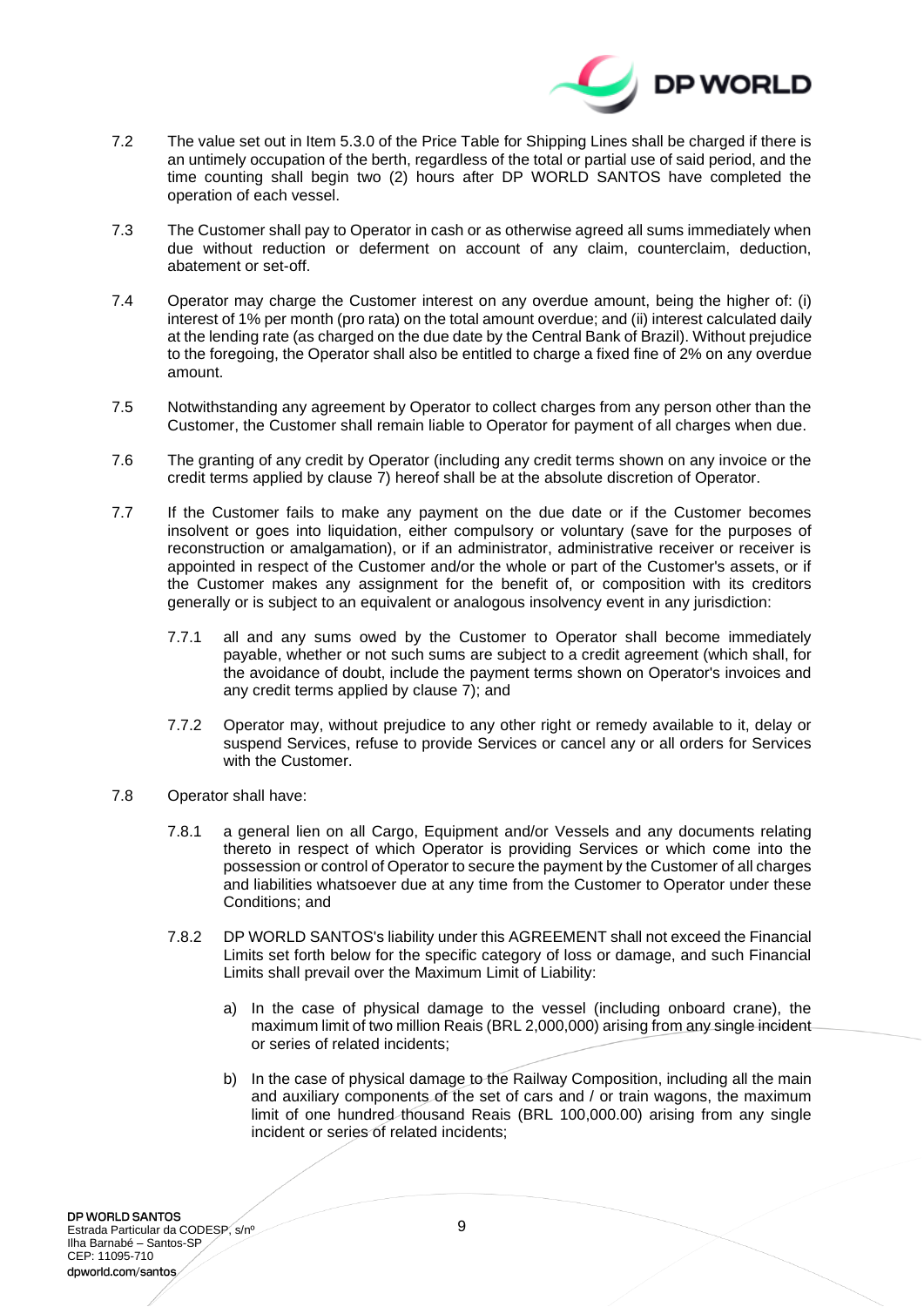

- c) In the event of loss or physical damage to the Container, or to the Container and its auxiliary equipment, the depreciated value, or the reasonable cost of the repairs, whichever is less;
- d) In the event of loss or physical damage to the Goods:
- e) In the case of Containerized Goods: repair for damage caused up to the Limit of seventy-five thousand Reais (BRL 75,000.00) per Container; and
- f) In the case of non-containerized, rolling goods, and/or automotive vehicle: repair for damage caused up to the limit of fifty thousand Reais (BRL 50,000.00) per piece arising from any single incident;
- g) In the case of any other equipment owned or operated by the Customer that has not previously been mentioned in this Clause, subject to the Maximum Limit of twenty five thousand Reais (BRL 25,000.00), the lower from the reasonable cost of repairs and the depreciated value.
- 7.8.3 a particular lien (or equivalent possessory security rights permitted by local law) on all Cargo, Equipment or Vessels in Operator's possession.
- 7.9 Operator may exercise its lien at any time and at any place in its sole discretion, whether the Services are completed or not and with or without notice. Upon Operator exercising its lien under clause [7.8](#page-8-0) hereof, storage charges shall apply to any Cargo, Equipment or Vessel held subject to the lien. Moreover, other charges such as, but not limited to, equipment demurrage and rental charges may accrue. Operator's lien shall extend to cover such storage charges and other expenses of exercising its lien (including any costs incurred in enforcing and preserving its lien and in recovering or attempting to recover any sums due from the Customer) and any sums due.
- 7.10 Operator is not obliged to provide any Services unless complete information has been provided by the Customer in accordance with these Conditions. In cases of: (a) unannounced or not timely announced changes or (b) in the absence of a written acceptance by Operator of such change and no cancellation of the change request; Operator shall be entitled at its discretion to accommodate the changes or provide the Services as initially agreed. In case Operator accommodates the change, the rates as agreed between the parties or, in the absence of such agreement, the published tariff, shall be subject to an additional charge ("Change Request Surcharge") and Operator reserves the right to claim reimbursement of any additional costs that result from the provision of Services in excess of the Change Request Surcharge.
- 7.11 Any and all amounts to be paid by the **COMPANY** under this agreement shall be assigned fiduciarily in favor of the Inter-American Development Bank – IDB and Caixa Econômica Federal – CEF (jointly, "Lenders") and its Collateral Agent, as attorney-in-fact of the Lenders, in first degree, to guarantee the obligations arising from (i) the Loan Agreement signed between the **CONTRACTOR** and the IDB, dated November 18, 2011, as amended; (ii) the Loan Agreement signed between the **CONTRACTOR** and CEF, dated September 26, 2011, as amended, according to the Fiduciary Assignment of Rights and Credits Agreement entered into among the **CONTRACTOR**, the Lenders, the hedge providers and the Collateral Agent, dated November 18, 2011, and its successive contractual amendments, which is filed at the Company's head office. Unless and until the Lenders or the Collateral Agent, as the Lenders' attorney-in-fact, determine otherwise, in which case the **COMPANY** shall accept exclusively the new instructions that are given to it by the Lenders or by the Collateral Agent, regardless of any consent or signature of the **CONTRACTOR**, we instruct the **COMPANY** to make the payment of all and any amounts due under the terms of this agreement solely to the following bank account:

Holder: EMBRAPORT – Empresa Brasileira de Terminais Portuários S.A. Corporate Taxpayer Number (CNPJ): 02.805.610/0001-98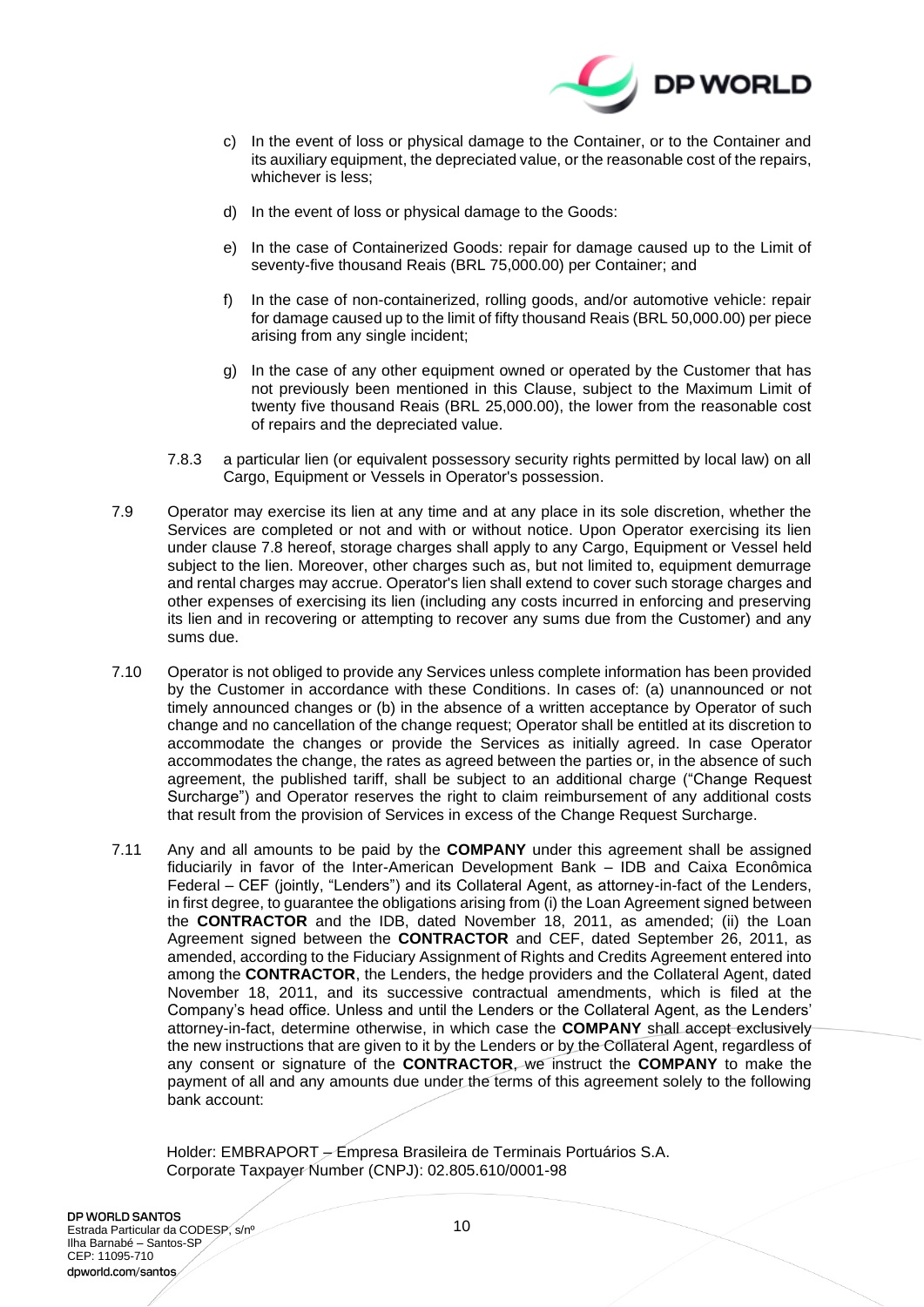

Bank: Bradesco Branch: 0895-8 Checking Account Number: 115786-8

#### <span id="page-10-0"></span>8. **DEFENCES AND LIABILITY LIMITS**

- 8.1 Operator's liability for any loss or damage to the Cargo, Equipment and/or Vessel shall be determined and limited in accordance with the provisions of clauses [3,](#page-3-1) [8](#page-10-0) and [9.](#page-11-0)
- 8.2 Operator will not be responsible for the security or safety of any Vessel while tied up at the Terminal.
- 8.3 Operator shall not be liable for any loss, damage, delay, non-performance, error or omission whatsoever (including for any loss or damage to Cargo, Equipment and/or Vessel) arising directly or indirectly from the following categories of event: -
	- 8.3.1 acts of God including storm, tempest, flood, lightning strike or extreme adverse weather conditions;
	- 8.3.2 nuclear explosion, radioactive, biological or chemical contamination;
	- 8.3.3 landslides, earthquakes and tsunamis;
	- 8.3.4 epidemic, pandemic, plague or quarantine;
	- 8.3.5 blockade or closure of the port;
	- 8.3.6 the nature of the Cargo and/or Equipment and/or Vessel exposing them to total or partial loss or damage due to breakage, rust, decay, desiccation, leakage, wastage, inherent or latent defect or vice or natural deterioration;
	- 8.3.7 insufficiency or inadequacy of marks or numbers on the Cargo and/or Equipment and/or Vessel or the packaging of the Cargo or Equipment;
	- 8.3.8 shortage of berth space, labour, plant deficiency, fuel or power or insufficient depth of water at any berth or the approaches thereto, other than those caused by or directly attributable to the Operator;
	- 8.3.9 strikes, lock-out or other industrial action affecting the Terminal and/or the Terminal Services, other than those caused by or directly attributable to the Operator;
	- 8.3.10 lack of or defective condition of packaging;
	- 8.3.11 war (whether declared or not), civil war, rebellion, invasion, embargo, military coup, revolution or armed conflict on a national scale;
	- 8.3.12 sabotage, criminal damage, terrorism, piracy but only when any of the Services are directly affected;
	- 8.3.13 riot, civil commotion, insurrection on a massive or national scale;
	- 8.3.14 compliance with any law, order, rule or regulation of any Competent Authority, acts of any governmental or super-national authority;
	- 8.3.15 expropriation or nationalisation of Operator's assets;
	- 8.3.16 power outage at the Terminal other than those caused by or directly attributable to the Operator;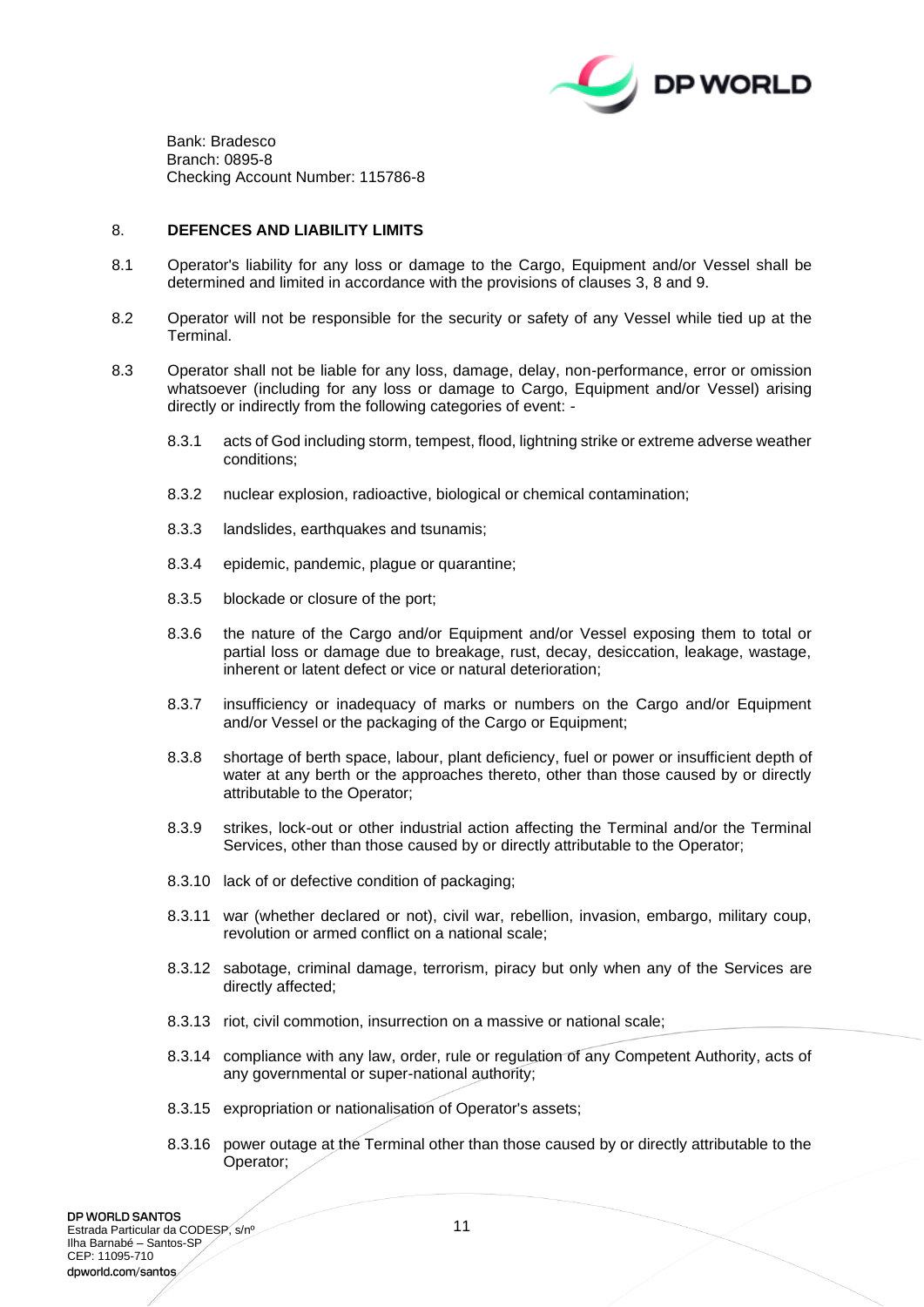

- 8.3.17 catastrophic impact on the Operator's information technology ecosystem (software and hardware), including malicious cyber-attacks or cyber terrorism; and
- 8.3.18 any other cause or event which is outside the control of Operator, could not be avoided, prevented or overcome with reasonable foresight, prudence and diligence and materially prevents, hinders or delays performance of all or a material part of Operator's obligations under these Conditions.
- 8.4 In respect of loss or damage to Cargo, Operator (or any other party for whom Operator is responsible) shall, in addition and at its option, be entitled to avail itself of the defences, limitations and exclusions of liability which are available to the Customer under the Contract of Carriage which has been issued in respect of Cargo carried by the Customer.
- 8.5 Operator shall not be liable for any loss or damage, whether for direct, indirect, immaterial, consequential damages, loss of revenue, moral damages, loss of profits, fines, costs and expenses arising from passengers, clandestine or illegal immigrants of any nature, which may be found on board vessels, or within any container or other type of vehicle and / or improper merchandise, that enters the Terminal on behalf of the Customer. The Customer is obliged, under this AGREEMENT, to fully indemnify and compensate DP WORLD SANTOS for any and all expenses, fines or costs that may be incurred or imposed on the Terminal by any Authority in relation to passengers, illegal or irregular immigrants.
- 8.6 Operator shall not be liable for loss of or damage to any Vessel, Equipment or Cargo unless the User can establish that the loss or damage was directly caused by Operator or any other party for whom Operator is responsible whilst (i) in respect of Cargo or Equipment, the same was in the Custody of Operator or any other party for whom Operator is responsible or (ii) in respect of the Vessel, the same was at the Terminal. If the loss or damage was contributed to by the act or omission of the User or any other person, Operator shall be exonerated from liability to the extent that such act or omission contributed to the loss or damage.
- <span id="page-11-1"></span>8.7 Save as set out in clause [8,](#page-10-0) Operator shall not have any liability for any loss of or damage arising out of or in connection with these Conditions, performance or any failure to perform the Services howsoever arising (whether caused by negligence or otherwise).
- 8.8 If the User requires the limits of liability in clause **Erro! Fonte de referência não encontrada.** to be increased, the User shall request such increase in writing from Operator. No such increase shall be binding upon Operator unless agreed by an authorised officer of Operator. Operator shall consider any such request in its absolute discretion and may agree to such a request subject to any terms which it considers appropriate including, but not limited to, an increase in the charges raised by Operator in relation to the relevant Services.

## <span id="page-11-0"></span>9. **GENERAL LIABILITY PROVISIONS AND INDEMNITY**

- 9.1 Exclusion of certain losses; Under no circumstances shall Operator be liable for any loss of profit, loss of market share, loss of goodwill, loss of future or anticipated sales, loss of production or factory "down time", damages, costs or expenses incurred or payable by the User to any third party (in each case whether direct or indirect) or any indirect or consequential loss.
- 9.2 Applicability of limits and exclusions; The limits and exclusions of liability in clauses [8](#page-10-0) and [9](#page-11-0) shall apply to any claim made against Operator whether such claim be made in contract, tort (including negligence), bailment breach of express or implied warranty or otherwise or otherwise.
- 9.3 De minimis; The User shall not make any claim against Operator where the value of the loss suffered by the User arising from the incident or event giving rise to the claim does not exceed one thousand USD (\$1000).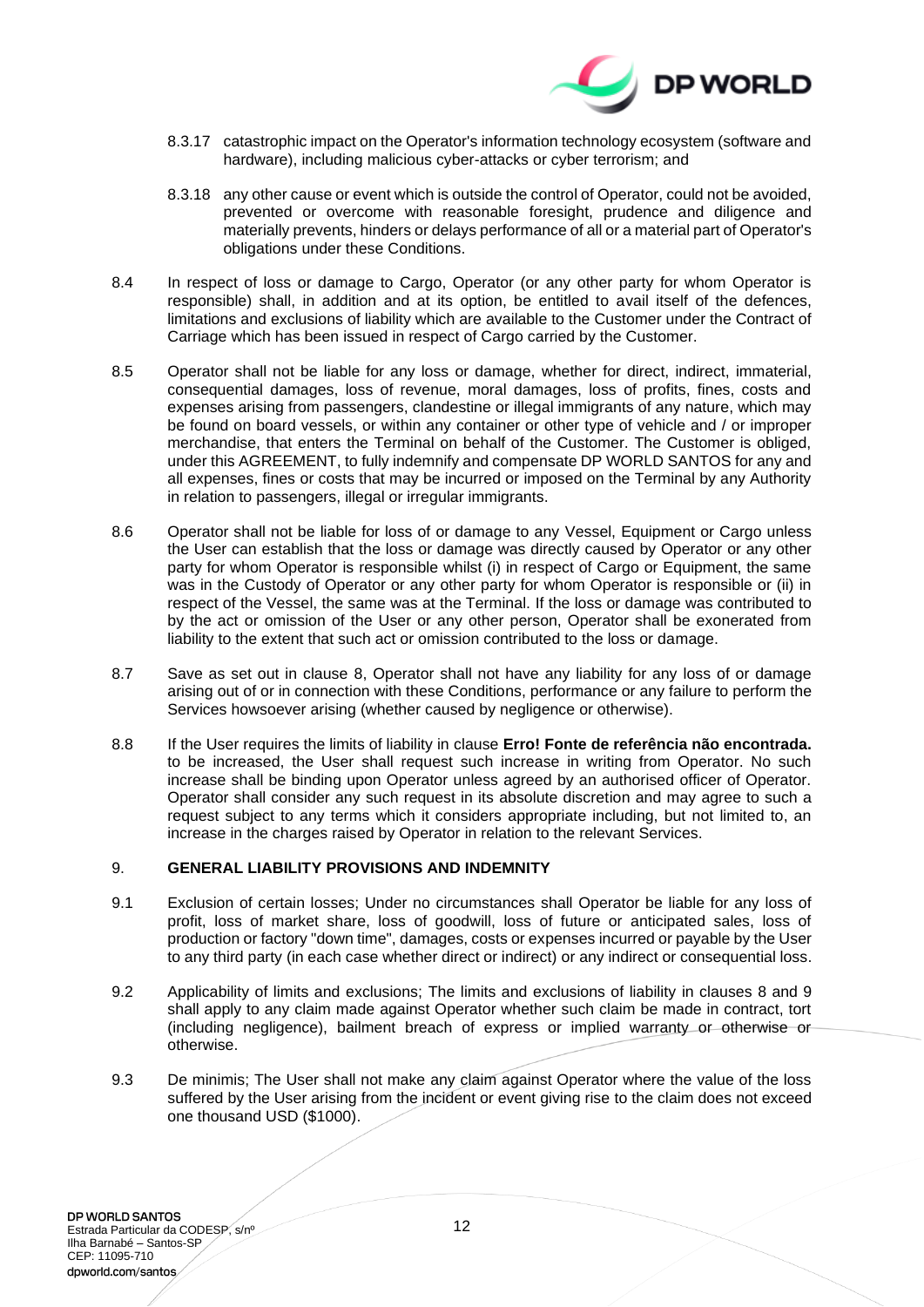

- 9.4 Time limits, notice period; No claim may be pursued by either Operator or the User (**Claimant**  for the purpose of this clause) against the other (**Recipient** for purposes of this clause) and the Recipient will be discharged of all liability whatsoever and howsoever, unless:
	- 9.4.1 in the case of an event which customarily requires a survey of damage, the Claimant must notify the Recipient as soon as reasonably practicable the Claimant becomes aware of the event. Failure to do so may release Recipient from liability with regards to any claim.
	- 9.4.2 the Recipient has been advised in writing of the event or events giving rise to the claim within sixty (60) days of their occurrence; and
	- 9.4.3 proceedings are commenced in accordance with clause [11.5](#page-16-0) and written notice thereof is received by the Recipient, within one (1) year of the occurrence of such event or events.
- 9.5 To the extent permitted by law, the Customer hereby agrees, for and on behalf of itself, and the Vessel owner, to waive any statutory right to limit liability for personal injury or property damage by establishing a limitation fund under any applicable international convention or national law governing the liability of owners and/or operators of seagoing vessels, including the Limitation Conventions. The Customer hereby warrants that it has the authority to bind the Vessel owner to such waiver of limitation. For the purpose of this clause, "Limitation Conventions" means the Convention on Limitation of Liability for Maritime Claims 1924, the Convention on Limitation of Liability for Maritime Claims 1957, the Convention on Limitation of Liability for Maritime Claims 1976, and the 1996 Protocol thereto.
- 9.6 Neither Operator nor User exclude or limit liability for death or personal injury caused by its negligence or the application of any provision of any applicable law to the extent that such exclusion would contravene that applicable law or cause any part of these Conditions to be void.
- 9.7 Indemnity; The User shall promptly indemnify Operator, its sub-contractors or any member of the Operator Group (and their respective employees, servants, agents, insurers or reinsurers) against all costs (including the costs of investigating and defending any claims), expenses, claims, losses, liabilities, orders, awards, fines, proceedings and judgments of whatsoever nature howsoever assumed, incurred or suffered by Operator, any of its sub-contractors or any member of the Operator Group (and their respective employees, servants, agents, insurers or reinsurers) as a result of or in connection with any of the following:
	- 9.7.1 the act, omission or instructions of the User, consignee, consignor or owner or other persons interested in the Cargo and/or Equipment and/or Vessel;
	- 9.7.2 any breach by the User of any of the warranties given or obligations undertaken by the User under these Conditions, including the provisions of clauses [4,](#page-4-0) [5](#page-6-1) and/or [6;](#page-7-1)
	- 9.7.3 the User becoming liable to any other party (including to any authority having legal jurisdiction over the Services, the Terminal, the Vessel, the Containers, the Equipment and/or the Cargo) and/or incurring or suffering additional costs by reason of Operator carrying out the Customer's instructions;
	- 9.7.4 any cause arising from or with respect to the Vessel, Containers, Equipment and/or Cargo for which Operator is not responsible;
	- 9.7.5 Operator incurring liability in excess of its liability under the provisions of these Conditions regardless of whether such liability arises from, or in connection with a breach of contract, negligence or breach of duty by Operator, its agents, servants, members of the Operator Group or any of its sub-contractors; and
	- 9.7.6 delayed, inaccurate or incomplete information whenever provided, including VGM information provided by, or on behalf of, the Customers on which Operator relies.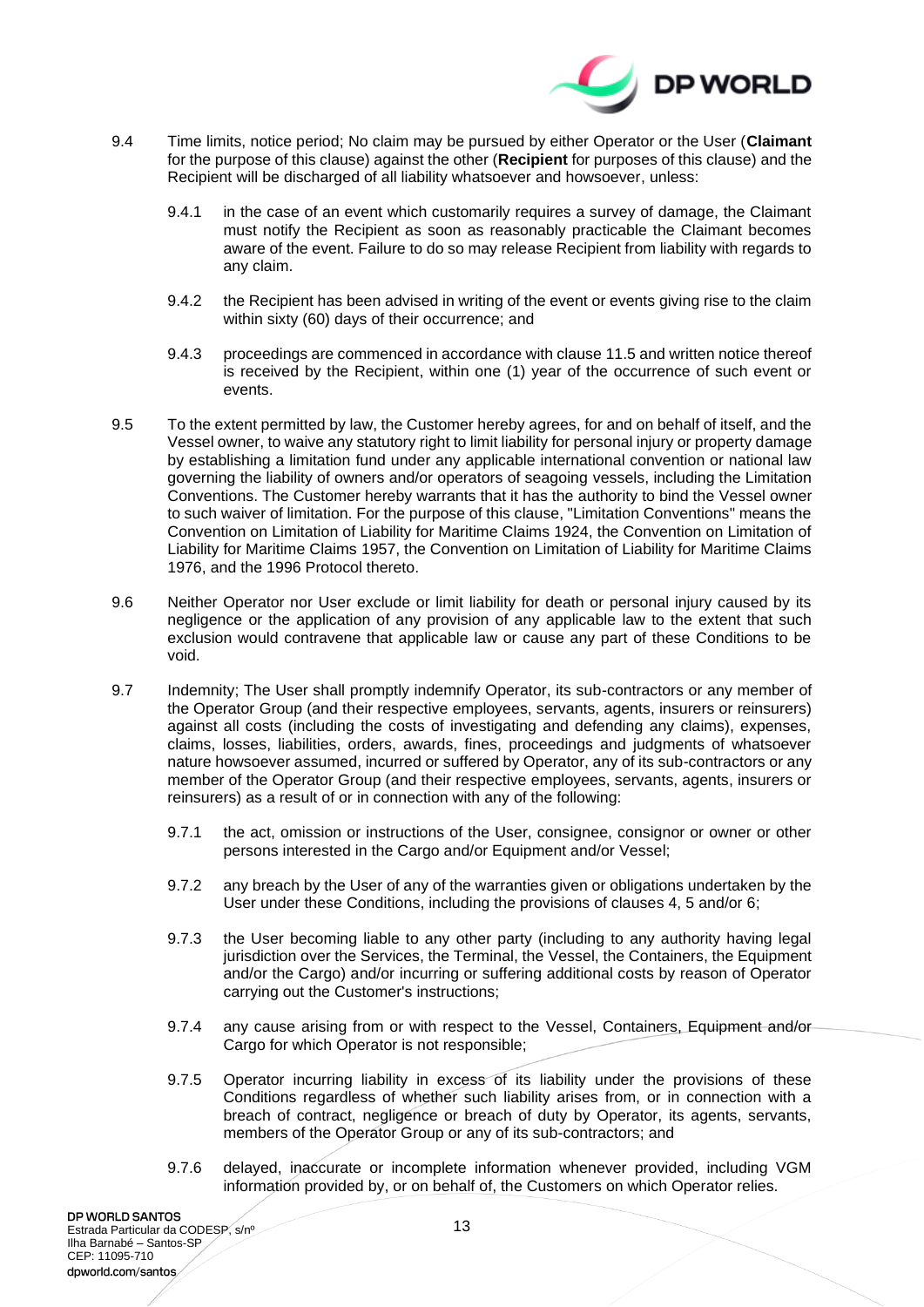

## <span id="page-13-0"></span>9.8 Contract of Carriage;

- 9.8.1 The Customer (where acting as a carrier) undertakes to incorporate in all its Contracts of Carriage provisions to the effect that:
	- (a) Operator shall not be liable to any person other than the Customer in relation to the Cargo and no claim or allegation shall be made against Operator or any of its subcontractors whatsoever, whether directly or indirectly, which imposes or attempts to impose upon Operator or any of its subcontractors any liability whatsoever in connection with the Cargo, the carriage of the Cargo or Contract of Carriage, whether or not arising in contract, bailment, tort, negligence, breach of express or implied warranty or otherwise; and
	- (b) Operator and all its subcontractors shall have the benefit of all terms, rights, defences, provisions, conditions, exceptions, limitations and liberties in the Contract of Carriage benefiting the Customer, including the governing law and jurisdiction clauses (**Defences**), as if the Contract of Carriage (including the governing law and jurisdiction clauses thereof) were expressly for their benefit. In entering into the Contract of Carriage the Customer, to the extent of the Defences, does so not only on its own behalf but also as agent and/or trustee for Operator and its subcontractors, and Operator and its subcontractors shall, to the extent of the Defences, be or be deemed to be parties to the Contract of Carriage.
- 9.8.2 Notwithstanding the liability of Operator to the Customer under these Conditions, if any claim or allegation should nevertheless be made against the Operator and/or any of its subcontractors (including in the event the Customer fails to incorporate the abovementioned provisions into the Contract of Carriage), the Customer indemnifies Operator on Operator's own behalf and on behalf of its subcontractors against all consequences thereof.
- 9.9 No Personal Liability; There is no agreement between the Customer and any director, employee or consultant (whether employed or self-employed) of the Operator (each an Employee) and any services provided by such Employees are provided on behalf of the Operator and not in his or her personal capacity and no Employee assumes any personal responsibility, obligation or duty to the Customer. The Customer undertakes that it will not bring any claim (including under these Conditions or in law of tort) against an Employee.
- 9.10 Insurance; Operator does not arrange insurance for or on behalf of the User or any other party. The User is solely responsible for arranging insurance or ensuring that insurance has been arranged in relation to any Cargo, Equipment, Vessel, subcontractor, agent or any person which or who may, at the instruction or direction of or on behalf of the User, enter upon the Terminal. The Customer must take out and maintain with insurers of international standing (which shall include any members of the International Group of P&I Clubs but also any other insurers acceptable to the Operator with a minimum credit rating of BBB) all such insurances and insure against such risks and for such sums as would normally be taken out by a prudent shipping operator including P&I Club insurances.

## <span id="page-13-1"></span>10. **TERMINAL DAMAGE**

10.1 In case of any Vessel allision causing damage to the Terminal or any of the Operator's facilities or equipment, the provisions of this clause [10](#page-13-1) shall apply. Vessel allisions cause the Operator and its affiliates significant financial losses including the costs associated with repair and/or repairing property; operational impact and inefficiencies, reputation damage; loss of business; increases in insurance premiums; unrecoverable legal costs; and management time and cost in responding to vessel allisions and investigating purchase and carriage options for repair and/or replacement of damaged property. In developing the following sections of these Conditions, the Operator has sought to provide for a regime that allows the Operator to recover its losses in a formulaic way and seeks to strike a fair balance between the interests of the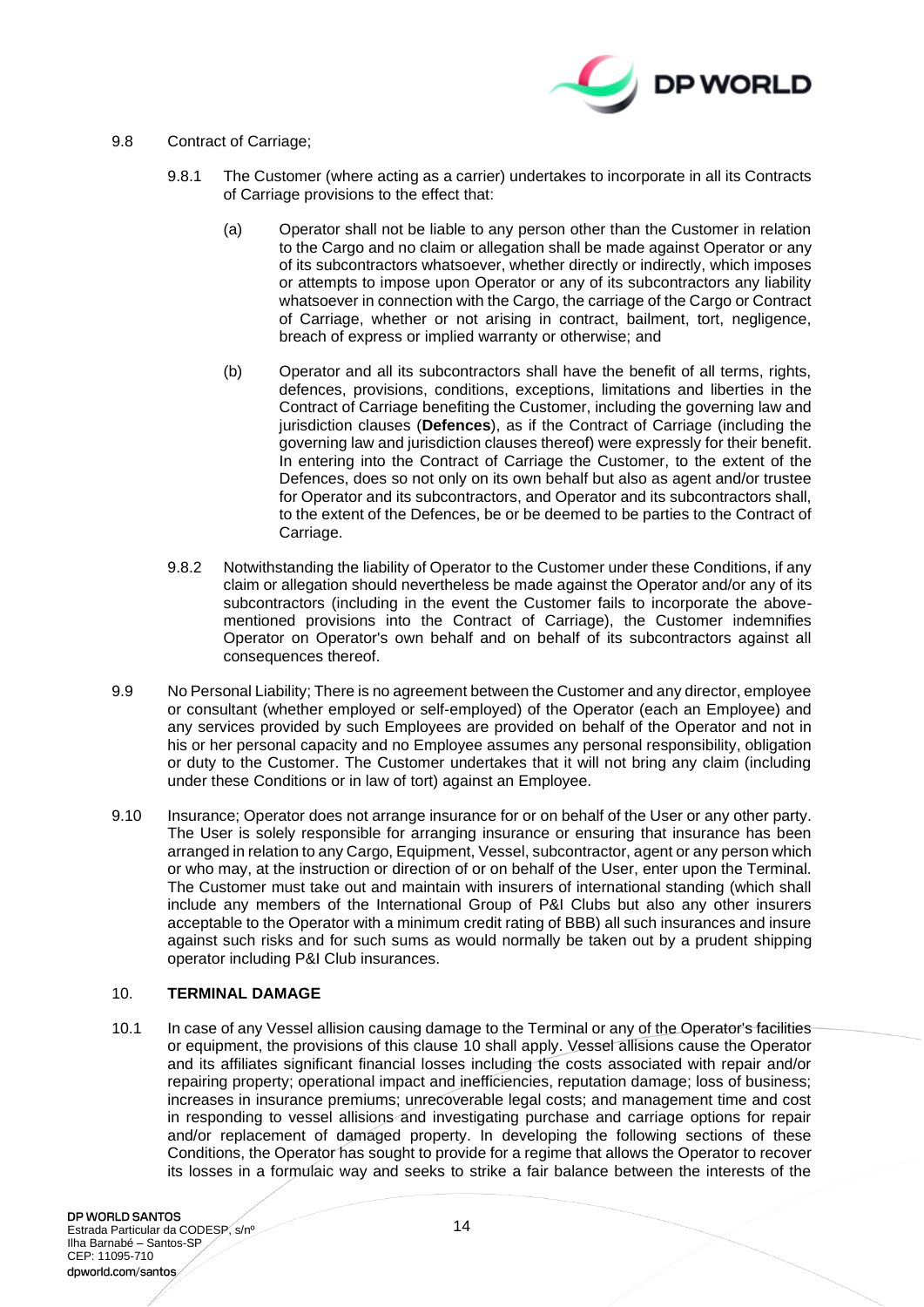

Operator on the one hand and the Customer and Vessel owner on the other hand. The Customer hereby warrants that it has the authority to bind the Vessel owner to the following terms.

- 10.2 The Customer hereby agrees, for and on behalf of itself, and the Vessel owner, that in the event of any vessel allision causing damage to the Terminal or any of the Operator's facilities or Equipment, the Customer and the Vessel owner will provide security, in a form acceptable to the Operator, for the Operator's worst realistic case losses, as determined by the Operator, plus two and half (2.5) years interest and costs together with written agreement from the Customer as to the Operator's submission for appropriate jurisdiction. In the event that such security is not provided, the Operator shall, without prejudice to any other remedies available to it, be entitled to arrest the Vessel at the Terminal or elsewhere until such time as the foregoing security and written agreement have been provided by the Customer or Vessel owner.
- 10.3 The Customer agrees (for and on behalf of itself and the Vessel owner) that the Operator shall only be required to obtain a maximum of three (3) quotations from contractors in respect of the repair or replacement of damaged Terminal infrastructure or equipment. In the event of the Operator's property being damaged, the Operator shall be entitled to recover from the Customer or the Vessel owner the cost of repairing or restoring the damaged portion of the property to a condition substantially the same as, but not better or more extensive than, its condition when new. In the event of the Operator's property being destroyed (which for the purposes of this clause shall mean when the property cannot be repaired within a reasonable time or to a condition at least equal to its condition prior to damage without incurring costs greater than the value of the property prior to it being damaged), the Operator shall be entitled to recover from the Customer or the Vessel owner the cost of replacing the damaged property with a similar property in a condition equal to, but not better or more extensive than, its condition when new.
- <span id="page-14-0"></span>10.4 Each party shall appoint, or procure that their insurers appoint on its behalf, a professional and independent forensic accountant to quantify the actual losses (including financial and business interruption losses) suffered by the Operator arising from the vessel allision. The parties shall provide all appointed forensic accountants with all reasonable co-operation and documents.
- <span id="page-14-1"></span>10.5 Within fifteen (15) days of the six (6)-month anniversary of the date of the vessel allision, the appointed forensic accounts shall jointly issue a summary of the actual losses suffered by the Operator arising from the vessel allision during the period of six (6) months from the date of the vessel allision.
- 10.6 If the forensic accountants disagree on the assessment of losses under clause 10.5, then each forensic account shall, within 5 days of the expiry of the period stipulated in 10.5 above, issue to the parties its sole assessment of the losses suffered by the Operator arising from the vessel allision during the period of six (6) months from the date of the vessel allision. If the results of the loss assessments made by the two (2) forensic accountants appointed by the parties (or their insurers) pursuant to clause [10.4](#page-14-0) differ by ten percent (10%) or less, then such values will be averaged and such result shall be final and binding for the parties as the value of the business interruption element of the Operator's claim for the applicable period.
- <span id="page-14-2"></span>10.7 If the results of the loss assessments made by the two (2) forensic accountants appointed by the parties (or their insurers) pursuant to clause [10.4](#page-14-0) differ by more than ten percent (10%), then the parties shall mutually agree and appoint a third independent appraiser or, if not so agreed with seven (7 days) of the date of a written notice from one party to the other proposing the identity of a third independent appraiser then an independent third party appraiser shall be appointed by the ICC International Centre for Expertise (or such other body agreed by the parties), and such appraiser shall select one (1) of the two (2) valuations which, in its sole opinion, based on good industry practice, shall be final and binding for the parties as the value of the business interruption element of the Operator's claim for the applicable period.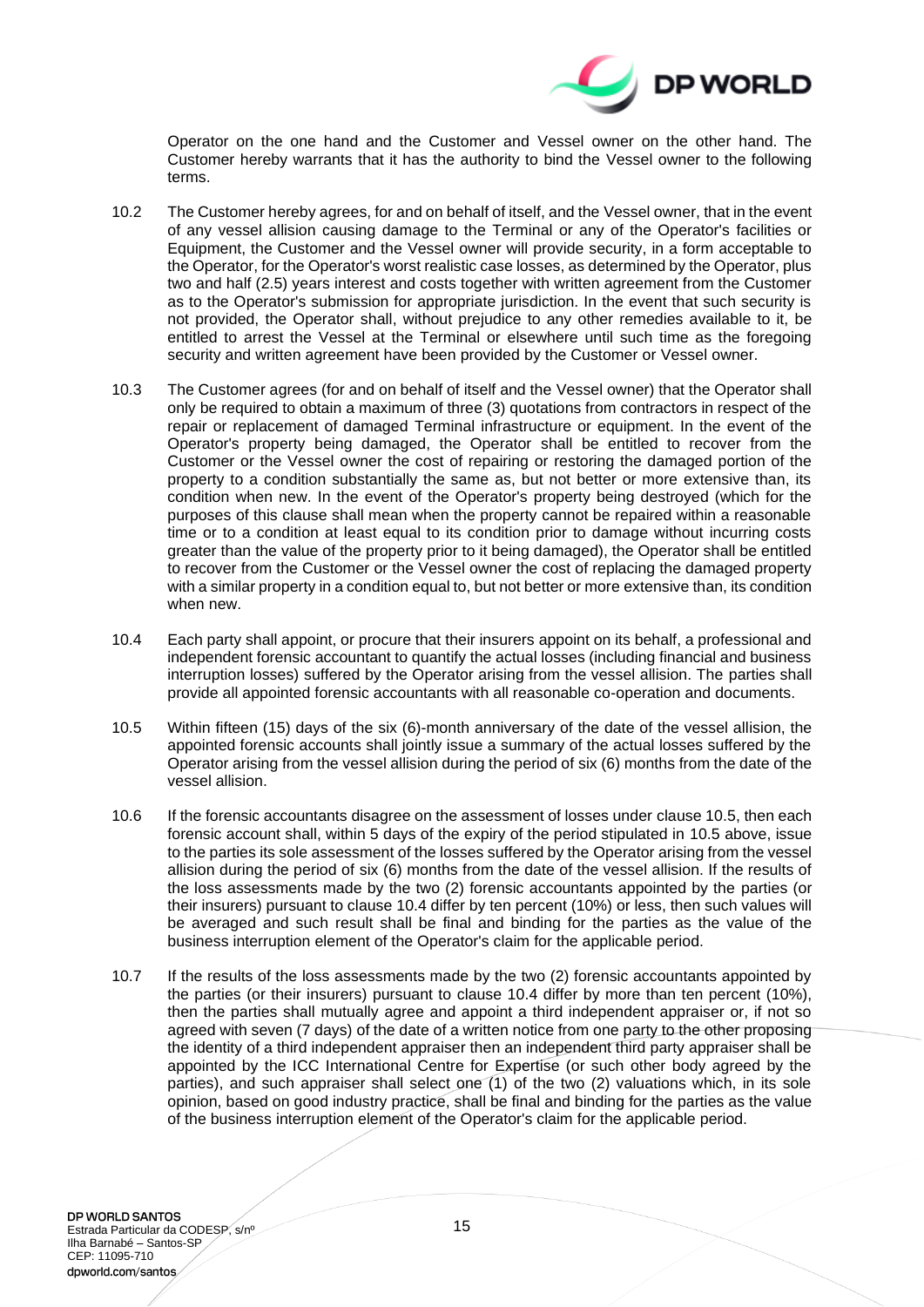

- 10.8 The process set out in clause [10.5](#page-14-1) to [10.7](#page-14-2) shall be repeated every six (6) months until such time as the Terminal has resumed full operations (with a final reconciliation loss assessment to be conducted following the resumption of full operations).
- 10.9 Costs of appointed forensic accountants The parties shall bear their own costs in relation to the appointment of any forensic accountants pursuant to this clause [7.](#page-7-2) The cost of any third independent appraiser appointed in accordance with clause [8.7](#page-11-1) shall be shared equally between the parties.
- 10.10 The Customer shall pay to the Operator, in addition to any other remedies available to the Operator under this Agreement or at law, the amount determined pursuant to clause [10.5](#page-14-1) to [10.7](#page-14-2) within thirty (30) days of receipt of an invoice from the Operator issued following completion of the process set out in clause [10.5](#page-14-1) to [10.7.](#page-14-2)

#### 11. **MISCELLANEOUS PROVISIONS**

- 11.1 Entire agreement; (a) Subject to 11.1(b), these Conditions comprise the entire agreement between the parties with respect to the Services and any representations or statements whether made orally or written elsewhere are hereby excluded, provided that this clause shall not exclude or limit any liability or any right which any party may have in respect of pre-contractual statements made or given fraudulently; (i) hereby excludes, to the fullest extent permitted, all conditions, warranties or other terms implied or expressed by applicable law; and (ii) supersedes all previous agreements and arrangements between the parties with respect to the provision of the Services. (b) Operator may issue separate terms and conditions governing the provision of special services which are not covered by the published tariff or a. Unless specified otherwise in writing, such additional terms and conditions shall apply in respect of the special services and these Conditions shall continue to apply to the extent they are applicable.
- 11.2 EDI Communications; This clause shall apply (without prejudice to the other clauses in these Terms) where partial or exclusive transmission and interchange of information between the parties happens by means of an electronic data interchange system whereby electronic messages are transmitted from one party to another party ("EDI System"). The parties shall ensure that all such electronic communications are in compliance with the United Nations standards for Electronic Data Interchange for Administration, Commerce and Trade. The parties shall maintain (without modification) a data log of EDI System messages exchanged between them including details of times of transmission ("Data Log"). Data contained in the Data Log shall be retained by way of record for a period of not less than twelve (12) months. The Data Log may be maintained on computer media or other suitable means provided that, if it is necessary to do so, the data must be capable of being readily retrieved and presented in human readable form. Each of the parties shall take reasonable care in so far as it is within its power to do so to ensure that EDI System transmissions are secure and that unauthorised access to its EDI System is prevented. The parties agree that in the event of any complete or partial breakdown or failure of the EDI System and/or any related intermediary service platform, they will each take necessary steps to ensure the continued transmission and receipt of relevant messages, notices and information by alternative and/or additional means such that the operation of these Conditions is not adversely affected. The sender is responsible and shall use its best endeavours to ensure that EDI System messages are complete and correct. Notwithstanding the foregoing, the recipient must immediately inform the sender if it is, or should in all the circumstances, be reasonably obvious to the recipient that the transmission of such EDI System message is incomplete, incorrect or otherwise deficient.
- 11.3 Waiver; The waiver by either party of a breach or default of any of the provisions of these Conditions by the other party shall not be construed as a waiver of any succeeding breach of the same or other provisions, nor shall any delay or omission on the part of either party to exercise or avail itself of any right, power or privilege that it has or may have hereunder operate as a waiver of any breach or default by the other party.
- 11.4 Third Party Rights; The members of the Operator's Group and the Operator' sub-contractors are hereby entitled to enforce and have the benefit of all the liability provisions, warranties,